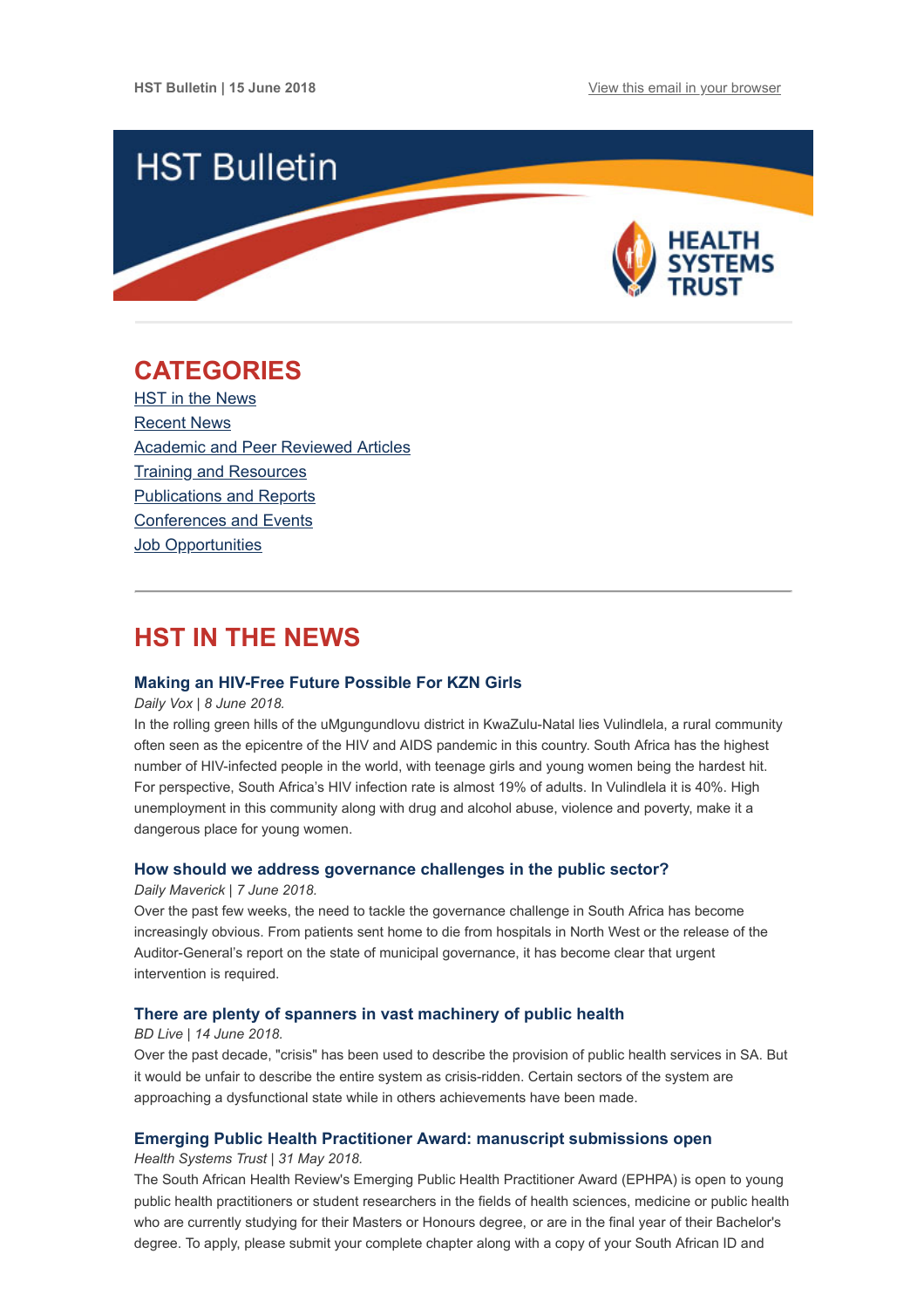EPHPA Entry form to sahr@hst.org.za no later than 3 August 2018.

**[\(Return to Top\)](#page-0-0)**

## <span id="page-1-0"></span>**RECENT NEWS**

### **[Mabuza: Youth are the key to fighting TB](https://www.health-e.org.za/2018/06/13/mabuza-youth-are-the-key-to-fighting-tb-sas-deadliest-disease/)**

*Health-e News | 13 June 2018.*

Deputy President David Mabuza has called on young people to become "champions" for South Africa's deadliest disease, tuberculosis (TB), at the opening of the 5th South African TB Conference on Tuesday in Durban.

#### **[The remarkable story of hope: how attitudes to drug-resistant TB changed](https://theconversation.com/the-remarkable-story-of-hope-how-attitudes-to-drug-resistant-tb-changed-96774)**

*The Conversation | 27 May 2018.* 

The informal settlement of Khayelitsha in Cape Town is the latest site of a multi country trial that aims to transform the treatment for drug-resistant tuberculosis (DR-TB). The endTB clinic was officially opened by Doctors Without Borders (MSF) and the City of Cape Town and will test five new drug regimens in Peru, Lesotho, Kazakhstan, Georgia and South Africa.

#### **[Cabinet approves an NHI bill which is thin on details](https://www.businesslive.co.za/bd/national/health/2018-06-08-cabinet-gives-nhi-bill-the-green-light/)**

*BD Live | 8 June 2018.*

The bill does not provide any details about how NHI will be financed, leaving that to the Treasury to determine.

### **[Yogan Pillay: integrating tuberculosis and HIV care in South Africa](http://www.who.int/bulletin/volumes/96/5/18-030518.pdf)**

*WHO Bulletin | 1 May 2018.*  South Africa has the highest burden of HIV-associated tuberculosis. Yogan Pillay tells Fiona Fleck how the health ministry has brought the two programmes and services together.

#### **[ART adherence clubs to help SA eradicate HIV/Aids](https://www.medicalbrief.co.za/archives/art-adherence-clubs-help-sa-eradicate-hivaids/)**

*Medical Brief | 13 June 2018.*

Just being an active member of a club can save a life and make a significant impact on South Africa's effort to meet the UNAIDS 90-90-90 targets focused on ending the Aids epidemic by 2020.

### **[Q&A: Unitaid looks to break down silos for better global health](https://www.devex.com/news/q-a-unitaid-looks-to-break-down-silos-for-better-global-health-92795?utm_source=Global+Health+NOW+Main+List&utm_campaign=a8057b839f-EMAIL_CAMPAIGN_2018_06_11_10_35&utm_medium=email&utm_term=0_8d0d062dbd-a8057b839f-2811001)**

*DEVEX | 11 June 2018.*

The global health community is increasingly moving away from a siloed approach — favored in the height of the battle against HIV/AIDS, tuberculosis, and malaria — toward a more integrated methodology in the spirit of the Sustainable Development Goals. Unitaid, a Geneva-based organization that invests in new ways to prevent, diagnose, and treat the three pandemics, is one of the actors leading this paradigm shift alongside innovators from the private sector, governments, and donors.

**[\(Return to Top\)](#page-0-0)**

# <span id="page-1-1"></span>**ACADEMIC AND PEER REVIEWED ARTICLES**

## **Universal test and treat is not associated with sub**‐**optimal antiretroviral therapy [adherence in rural South Africa: the ANRS 12249 TasP trial](https://onlinelibrary.wiley.com/doi/full/10.1002/jia2.25112)**

*Journal of the International AIDS Society | Published: 11 June 2018. Collins Iwuji, Nuala McGrath, Alexandra Calmy, Francois Dabis, Deenan Pillay, Marie*‐*Louise Newell, Kathy Baisley, Kholoud Porter*

HIV treatment guidelines now recommend antiretroviral therapy (ART) initiation regardless of CD4 count to maximize benefit both for the individual and society. It is unknown whether the initiation of ART at higher CD4 counts would affect adherence levels. We investigated whether initiating ART at higher CD4 counts was associated with sub‐optimal adherence (<95%) during the first 12 months of ART.

**[Outcomes of Patients Lost to Follow-up in African Antiretroviral Therapy Programs:](https://academic.oup.com/cid/advance-article/doi/10.1093/cid/ciy347/5034717) Individual Patient Data Meta-analysis**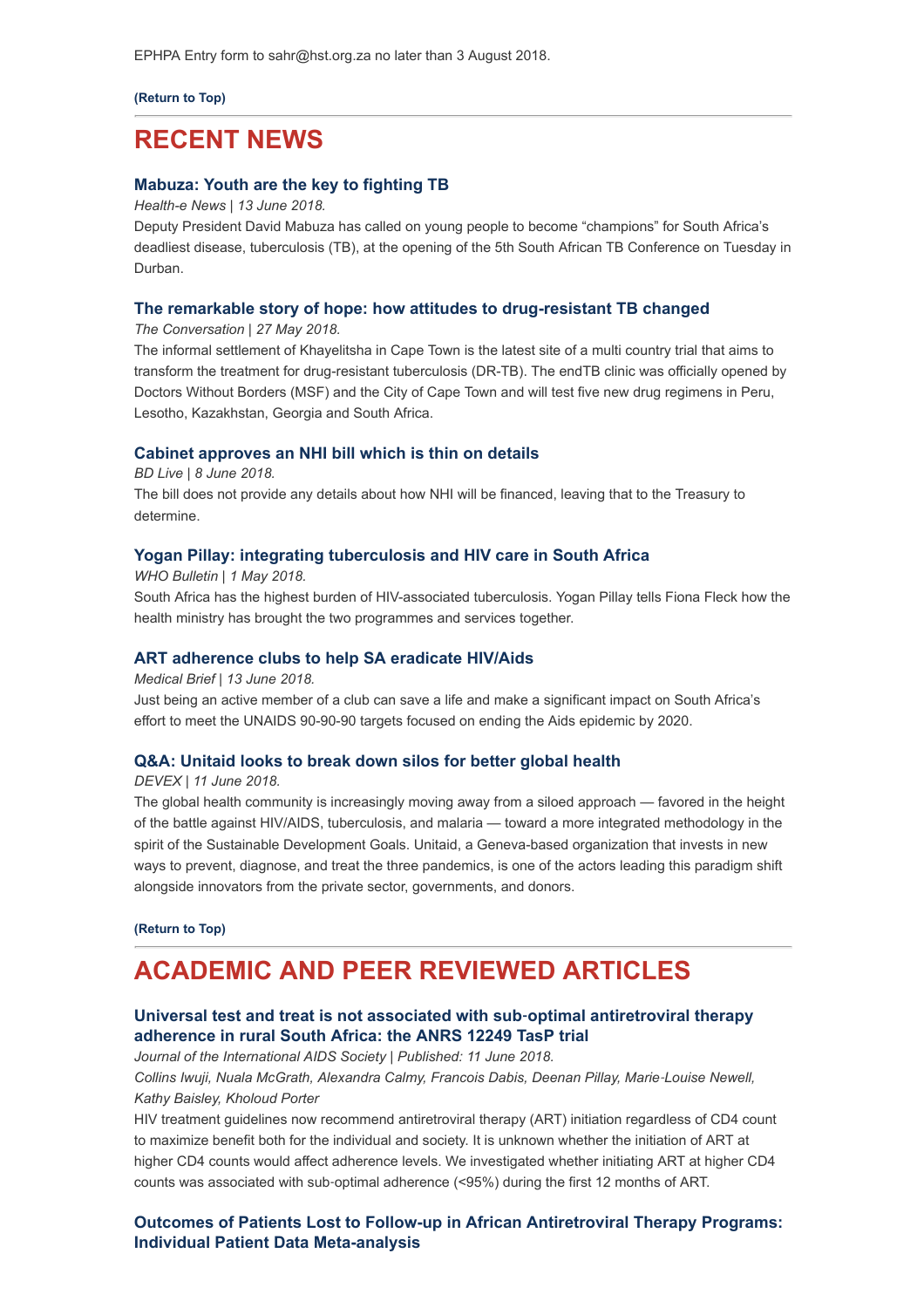#### *Clinical Infectious Diseases | Published: 8 June 2018.*

*Frédérique Chammartin, Kathrin Zürcher, Olivia Keiser, Ralf Weigel, Kathryn Chu, Agnes N Kiragga, Cristina Ardura-Garcia, Nanina Anderegg, et al*

Low retention on combination antiretroviral therapy (cART) has emerged as a threat to the Joint United Nations Programme on human immunodeficiency virus (HIV)/AIDS (UNAIDS) 90-90-90 targets. We examined outcomes of patients who started cART but were subsequently lost to follow-up (LTFU) in African treatment programs.

## **[HIV infection in patients with sexually transmitted infections in Zimbabwe – Results](http://journals.plos.org/plosone/article?id=10.1371/journal.pone.0198683) from the Zimbabwe STI etiology study**

### *PlosOne | Published: 11 June 2018.*

*Peter H Kilmarx, Elizabeth Gonese, David A Lewis, Z Mike Chirenje, Beth A Tippett Barr, Ahmed S Latif, Lovemore Gwanzura, H Hunter Handsfield, et al*

HIV and other sexually transmitted infections (STI) frequently co-occur. We conducted HIV diagnostic testing in an assessment of the etiologies of major STI syndromes in Zimbabwe. A total of 600 patients were enrolled at six geographically diverse, high-volume STI clinics in Zimbabwe in 2014–15: 200 men with urethral discharge, 200 women with vaginal discharge, and 100 men and 100 women each with genital ulcer disease (GUD). Patients completed a questionnaire, underwent a genital examination, and had specimens taken for etiologic testing. Patients were offered, but not required to accept, HIV testing using a standard HIV algorithm in which two rapid tests defined a positive result.

### **[Drug-resistant tuberculosis: challenges and opportunities for diagnosis and](https://www.sciencedirect.com/science/article/pii/S1471489217301571?via%3Dihub) treatment**

*Current Opinion in Pharmacology | Published: October 2018.*

### *Anastasia Koch, Helen Cox, Valerie Mizrahi*

With an estimated incidence of 490 000 cases in 2016, multidrug resistant tuberculosis (TB), against which key first-line anti-tuberculars are less efficacious, presents major challenges for global health. Poor treatment outcomes coupled with a yawning treatment gap between those in need of second-line therapy and those who receive it, underscore the urgent need for new approaches to tackle the scourge of drugresistant TB. Against this background, significant progress has been made in understanding the complex biology of TB drug resistance and disease pathogenesis, and in establishing a pipeline for delivering new drugs and drug combinations. In this review, we highlight the challenges of drug-resistant TB and the ways in which new advances could be harnessed to improve treatment outcomes.

## **[Pathway to Deployment of Gene Drive Mosquitoes as a Potential Biocontrol Tool for](http://www.ajtmh.org/content/journals/10.4269/ajtmh.18-0083#html_fulltext) Elimination of Malaria in Sub-Saharan Africa: Recommendations of a Scientific Working Group**

*The American Journal of Tropical Medicine and Hygiene | Published: June 2018. Stephanie James, Frank H Collins, Philip A Welkhoff, Claudia Emerson, H Charles J Godfray, Michael Gottlieb, Brian Greenwood, Steve W Lindsa, et al*

Mosquitoes modified with gene drive systems are being proposed as new tools that will complement current practices aimed at reducing or preventing transmission of vector-borne diseases such as malaria. Gene drive systems have the potential to spread new genetic traits through interbreeding populations of malaria mosquitoes from low initial introductions. The envisioned goal for applying this technology is to reduce or eliminate vector mosquito populations or, alternatively, to render them less competent to transmit pathogens. Either of these outcomes should contribute to disease reduction. However, the characteristics that make gene drive technology so attractive as a cost-effective and durable vector control tool raise questions about possible adverse effects on human or animal health or the environment that must be seriously considered in product development.

### **[Washing with hope: evidence of improved handwashing among children in South](https://bmcpublichealth.biomedcentral.com/articles/10.1186/s12889-018-5573-8) Africa from a pilot study of a novel soap technology**

### *BMC Public Health | Published: 7 June 2018.*

*Justine Burns, Brendan Maughan-Brown, Âurea Mouzinho*

While regular handwashing effectively reduces communicable disease incidence and related child mortality, instilling a habit of regular handwashing in young children continues to be a challenging task, especially in developing country contexts. This randomised controlled pilot study assessed the effect of a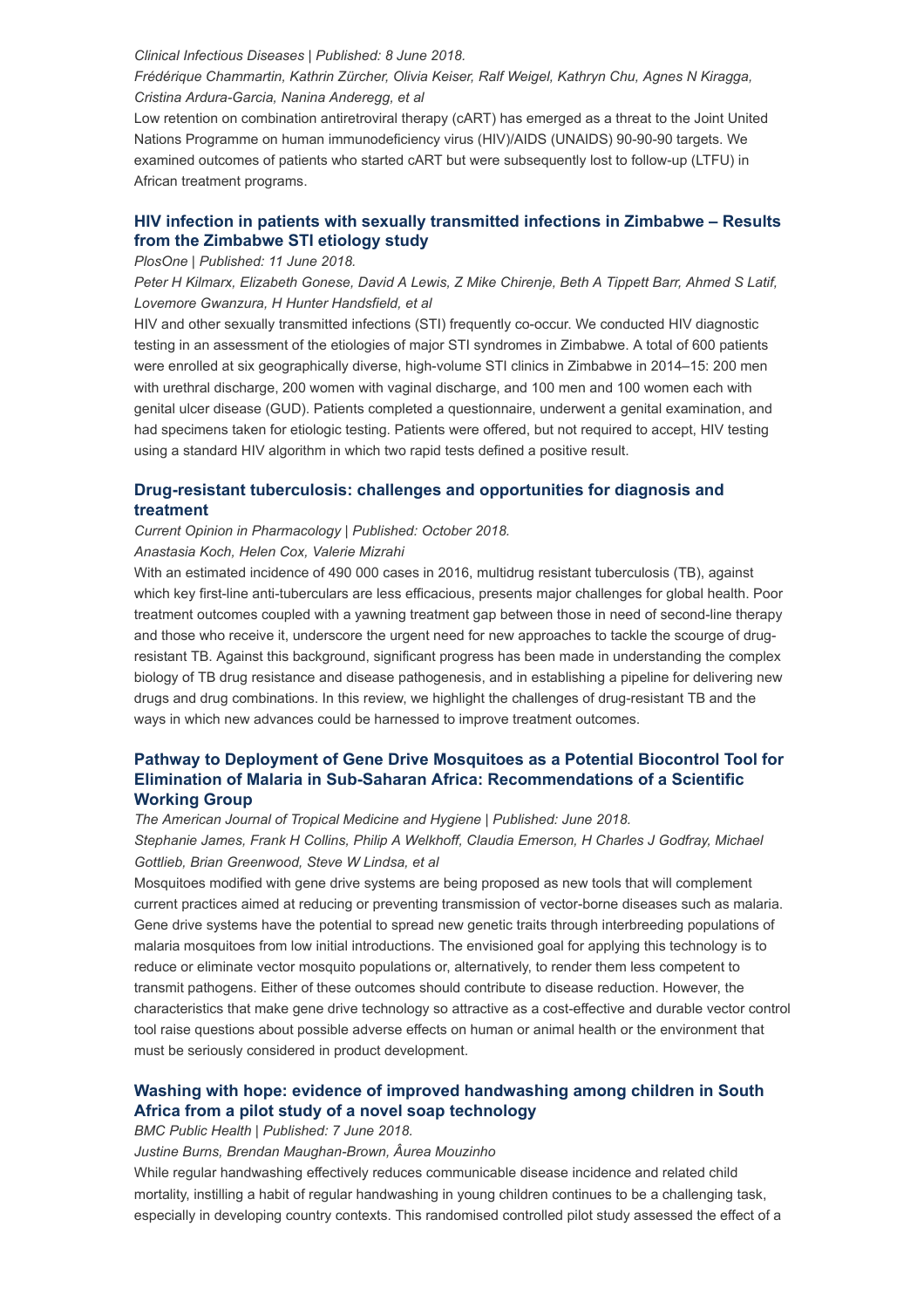novel handwashing intervention – a bi-monthly delivery of a colourful, translucent bar of soap with a toy embedded in its centre (HOPE SOAP©) – on children's handwashing behaviour and health outcomes.

## **[Self-Reported Physical Activity is Not a Valid Method for Measuring Physical Activity](http://www.mdpi.com/2227-9067/5/6/71/htm) in 15-Year-Old South African Boys and Girls**

#### *Children | Published: 6 June 2018.*

*Makama Andries Monyeki, Sarah J Moss, Han CG Kemper, Jos WR Twisk*

Physical activity plays an important role in the prevention of chronic lifestyle-related diseases. The development of valid instruments for the assessment of physical activity remains a challenge in field studies. The purpose of the present study was therefore to determine the level of agreement between physical activity objectively measured by the ActiHeart® (Cambridge Neurotechnology Ltd, Cambridge, UK) device and subjectively reported physical activity by means of the International Physical Activity Questionnaire Short Form (IPAQ-SF) among adolescents attending schools in the Tlokwe Local Municipality, South Africa.

### **[\(Return to Top\)](#page-0-0)**

# <span id="page-3-0"></span>**TRAINING AND RESOURCES**

#### **[Child Rights and Child Law Short Course for Health and Allied Professionals](http://www.ci.uct.ac.za/)**

*Children's Institute | 3-7 December 2018.*

Every year the Children's Institute runs a short course on child rights and child law for health and allied professionals. This five-day intensive course provides an opportunity for doctors, nurses, social workers and allied professionals to explore how we can better give effect to children's rights in our practice, and is accredited with both the HPCSA and SACSSP.

The short course will be offered from 3 - 7 December 2018.

### **[HIV New Product Introduction Toolkit](https://www.newhivdrugs.org/)**

*Clinton Health Access Initiative | 28 August 2017.*

The HIV New Product Introduction Toolkit provides Ministries of Health (MoHs) and implementing partners with the tools necessary to evaluate the adoption and introduction of new products in their local context. The toolkit includes a wide-range of information, tools, and resources spanning the entire chain of product introduction including product adoption, forecasting, procurement, facility phase-in, and supply planning and monitoring, ensuring that products reach those in need of them.

**[\(Return to Top\)](#page-0-0)**

# <span id="page-3-1"></span>**PUBLICATIONS AND REPORTS**

## **[Time to deliver: report of the WHO Independent High-Level Commission on](http://apps.who.int/iris/bitstream/handle/10665/272710/9789241514163-eng.pdf?ua=1) Noncommunicable Diseases**

#### *World Health Organisation | Published: 1 June 2018.*

Despite the many proven interventions and commitments to combat NCDs, progress has been slow and uneven globally. The WHO Independent High-level Commission on NCDs was convened by the WHO Director-General in October 2017 to advise him on how countries can accelerate progress. The Commission's report includes six key recommendations.

**[\(Return to Top\)](#page-0-0)**

## <span id="page-3-2"></span>**CONFERENCES AND EVENTS**

#### **[International Workshop on HIV Pediatrics 2018](http://www.virology-education.com/event/upcoming/10th-workshop-hiv-pediatrics/)**

20-21 July 2018 Amsterdam, the Netherlands

**[PHASA](https://confco.eventsair.com/QuickEventWebsitePortal/phasa-conference-2018/event-info-site)** 10-12 September 2018